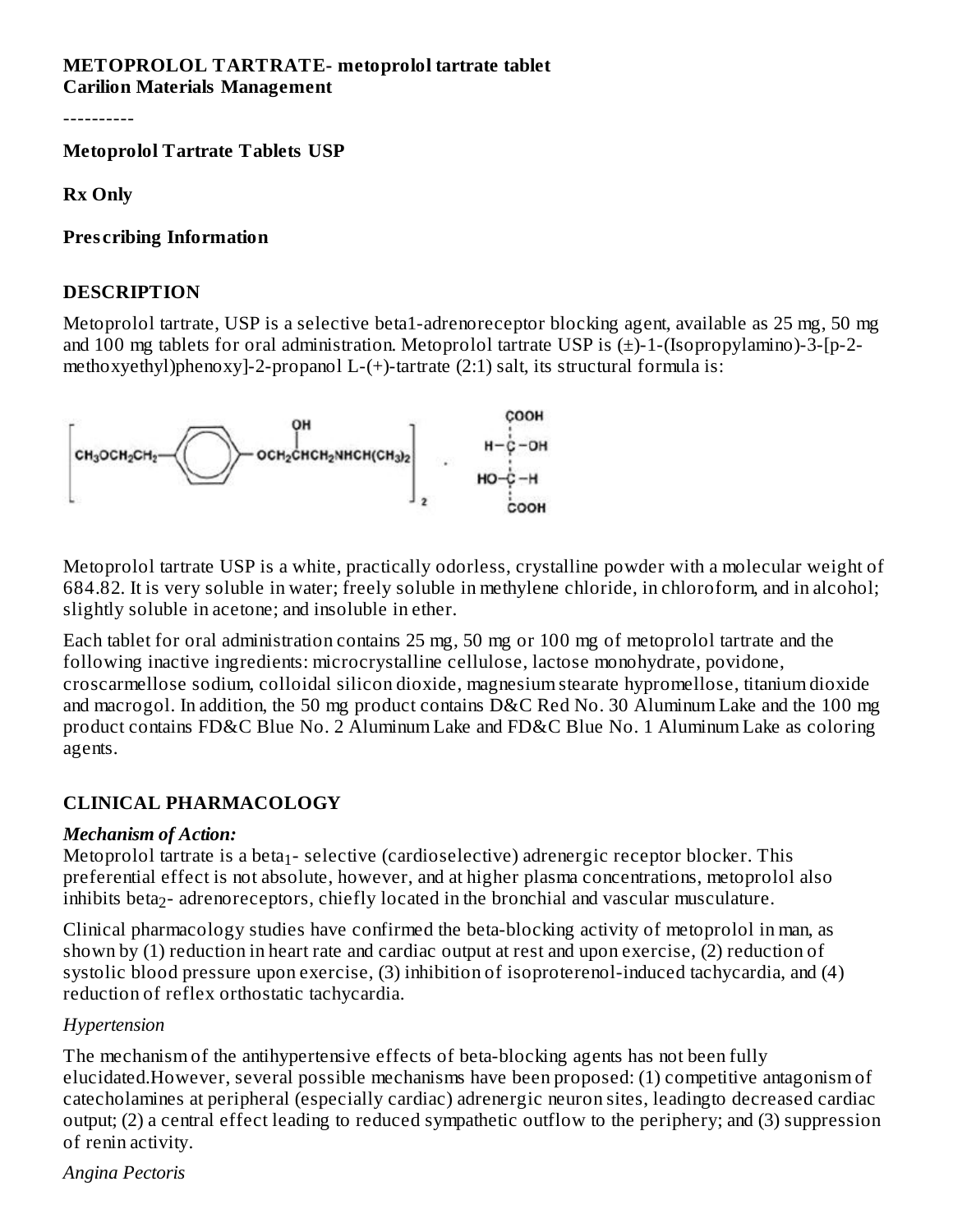By blocking catecholamine-induced increases in heart rate, in velocity and extent of myocardial contraction, and in blood pressure, metoprolol reduces the oxygen requirements of the heart at any given level of effort, thus making it useful in the long-term management of angina pectoris.

# *Myocardial Infarction*

The precise mechanism of action of metolrolol in patients with suspected or definite myocardial infarction is not known.

# **Pharmacodynamics**

Relative beta $_1$  selectivity is demonstrated by the following: (1) In healthy subjects, metoprolol is unable to reverse the beta $_2$ -mediated vasodilating effects of epinephrine. This contrasts with the effect of nonselective (beta $_{\rm 1}$  plus beta $_{\rm 2}$ ) beta blockers, which completely reverse the vasodilating effects of epinephrine. (2) In asthmatic patients, metoprolol reduces  $\text{FEV}_1$  and  $\text{FVC}$  significantly less than a nonselective beta-blocker, propranolol, at equivalent beta $_1$ -receptor blocking doses.

Metoprolol has no intrinsic sympathomimetic activity, and membrane-stabilizing activity is detectable only at doses much greater than required for beta-blockade. Animal and human experiments indicate that metoprolol slows the sinus rate and decreases AV nodal conduction.

Significant beta-blocking effect (as measured by reduction of exercise heart rate) occurs within 1 hour after oral administration, and its duration is dose-related. For example, a 50% reduction of the maximum effect after single oral doses of 20, 50, and 100 mg occurred at 3.3, 5, and 6.4 hours, respectively, in normal subjects. After repeated oral dosages of 100 mg twice daily, a significant reduction in exercise systolic blood pressure was evident at 12 hours. When the drug was infused over a 10-minute period, in normal volunteers, maximum beta blockade was achieved at approximately 20 minutes. Equivalent maximal beta-blocking effect is achieved with oral and intravenous doses in the ratio of approximately 2.5:1.

There is a linear relationship between the log of plasma levels and reduction of exercise heart rate. However, antihypertensive activity does not appear to be related to plasma levels. Because of variable plasma levels attained with a given dose and lack of a consistent relationship of antihypertensive activity to dose, selection of proper dosage requires individual titration.

In several studies of patients with acute myocardial infarction, intravenous followed by oral administration of metoprolol caused a reduction in heart rate, systolic blood pressure and cardiac output. Stroke volume, diastolic blood pressure and pulmonary artery end diastolic pressure remained unchanged.

In patients with angina pectoris, plasma concentration measured at 1 hour is linearly related to the oral dose within the range of 50 to 400 mg. Exercise heart rate and systolic blood pressure are reduced in relation to the logarithm of the oral dose of metoprolol. The increase in exercise capacity and the reduction in left ventricular ischemia are also significantly related to the logarithm of the oral dose.

# Pharmacokinetics

*Absorption:* The estimated oral bioavailability of immediate release metoprolol is about 50% because of pre-systemic metabolism which is saturable leading to non-proportionate increase in the exposure with increased dose.

*Distribution:* Metoprolol is extensively distributed with a reported volume of distribution of 3.2 to 5.6 L/kg. About 10% of metoprolol in plasma is bound to serum albumin. Metoprolol is known to cross the placenta and is found in breast milk. Metoprolol is also known to cross the blood brain barrier following oral administration and CSF concentrations close to that observed in plasma have been reported. Metoprolol is not a significant P-glycoprotein substrate

*Metabolism:* Metoprolol is primarily metabolized by CYP2D6. Metoprolol is a racemic mixture of Rand S- enantiomers, and when administered orally, it exhibits stereoselective metabolism that is dependent on oxidation phenotype. CYP2D6 is absent (poor metabolizers) in about 8% of Caucasians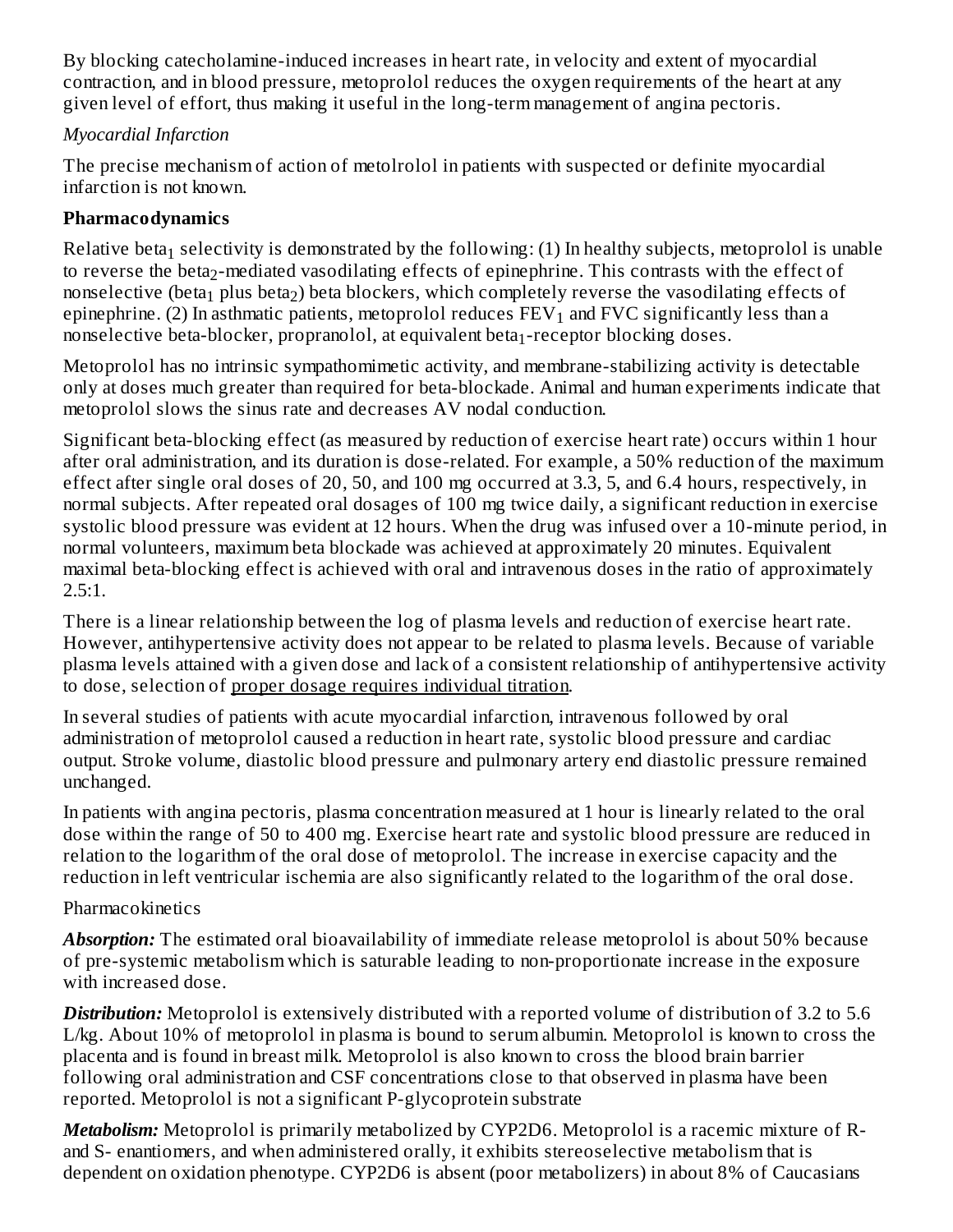and about 2% of most other populations. Poor CYP2D6 metabolizers exhibit several-fold higher plasma concentrations of metoprolol than extensive metabolizers with normal CYP2D6 activity thereby decreasing metoprolol's cardioselectivity.

*Elimination:* Elimination of metoprolol is mainly by biotransformation in the liver. The mean elimination half-life of metoprolol is 3 to 4 hours; in poor CYP2D6 metabolizers the half-life may be 7 to 9 hours. Approximately 95% of the dose can be recovered in urine. In most subjects (extensive metabolizers), less than 5% of an oral dose are excreted as unchanged drug in the urine. In poor metabolizers, up to 30% of oral doses,may be excreted unchanged; the rest is excreted by the kidneys as metabolites that appear to have no beta blocking activity. The renal clearance of the stereo-isomers does not exhibit stereo-selectivity in renal excretion.

# *Special populations*

*Geriatric patients:* The geriatric population may show slightly higher plasma concentrations of metoprolol as a combined result of a decreased metabolism of the drug in elderly population and a decreased hepatic blood flow. However, this increase is not clinically significant or therapeutically relevant.

*Renal impairment***:** The systemic availability and half-life of metoprolol in patients with renal failure do not differ to a clinically significant degree from those in normal subjects.

*Hepatic Impairment:* Since the drug is primarily eliminated by hepatic metabolism, hepatic impairment may impact the pharmacokinetics of metoprolol. The elimination half-life of metoprolol is considerably prolonged, depending on severity (up to 7.2 h).

# **Clinical Studies:**

# *Hypertension*

In controlled clinical studies, metoprolol has been shown to be an effective antihypertensive agent when used alone or as concomitant therapy with thiazide-type diuretics, at dosages of 100 to 450 mg daily. In controlled, comparative, clinical studies, metoprolol has been shown to be as effective an antihypertensive agent as propranolol, methyldopa, and thiazide-type diuretics, to be equally effective in supine and standing positions.

# *Angina Pectoris*

In controlled clinical trials, metoprolol, administered two or four times daily, has been shown to be an effective antianginal agent, reducing the number of angina attacks and increasing exercise tolerance. The dosage used in these studies ranged from 100 to 400 mg daily. A controlled, comparative, clinical trial showed that metoprolol was indistinguishable from propranolol in the treatment of angina pectoris.

#### *Myocardial Infarction*

In a large (1,395 patients randomized), double-blind, placebo-controlled clinical study, metoprolol was shown to reduce 3-month mortality by 36% in patients with suspected or definite myocardial infarction.

Patients were randomized and treated as soon as possible after their arrival in the hospital, once their clinical condition had stabilized and their hemodynamic status had been carefully evaluated. Subjects were ineligible if they had hypotension, bradycardia, peripheral signs of shock, and/or more than minimal basal rales as signs of congestive heart failure. Initial treatment consisted of intravenous followed by oral administration of metoprolol or placebo, given in a coronary care or comparable unit. Oral maintenance therapy with metoprolol or placebo was then continued for 3 months. After this double-blind period, all patients were given metoprolol and followed up to 1 year.

The median delay from the onset of symptoms to the initiation of therapy was 8 hours in both the metoprolol- and placebo-treatment groups. Among patients treated with metoprolol, there were comparable reductions in 3-month mortality for those treated early (≤8 hours) and those in whom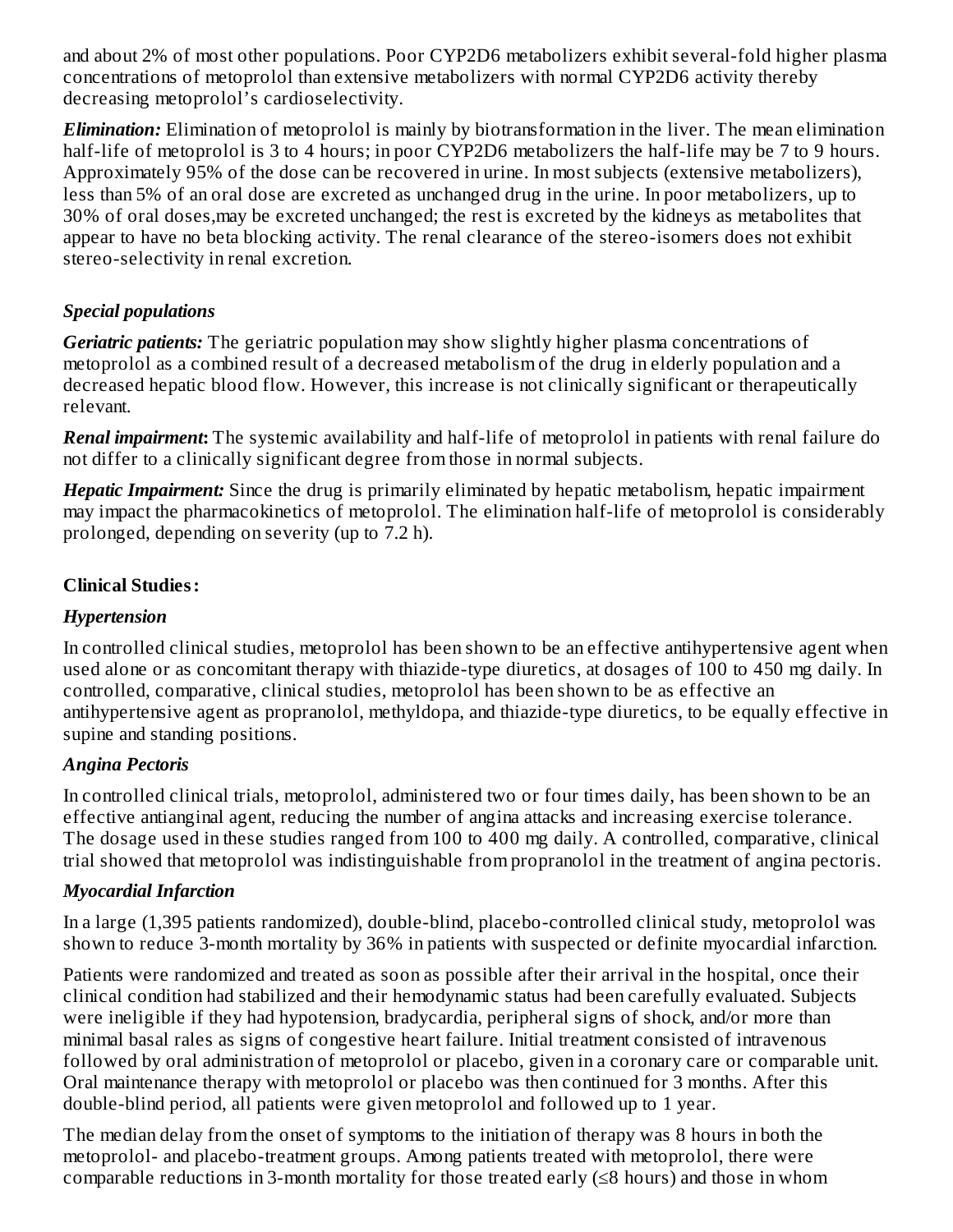treatment was started later. Significant reductions in the incidence of ventricular fibrillation and in chest pain following initial intravenous therapy were also observed with metoprolol and were independent of the interval between onset of symptoms and initiation of therapy.

In this study, patients treated with metoprolol received the drug both very early (intra-venously) and during a subsequent 3-month period, while placebo patients received no beta-blocker treatment for this period. The study thus was able to show a benefit from the overall metoprolol regimen but cannot separate the benefit of very early intravenous treatment from the benefit of later beta-blocker therapy. Nonetheless, because the overall regimen showed a clear beneficial effect on survival without evidence of an early adverse effect on survival, one acceptable dosage regimen is the precise regimen used in the trial. Because the specific benefit of very early treatment remains to be defined however, it is also reasonable to administer the drug orally to patients at a later time as is recommended for certain other beta- blockers.

#### **INDICATIONS & USAGE**

Hypertension

Metoprolol tartrate tablets are indicated for the treatment of hypertension. They may be used alone or in combination with other antihypertensive agents.

Angina Pectoris

Metoprolol tartrate tablets are indicated in the long-term treatment of angina pectoris.

Myocardial Infarction

Metoprolol tartrate tablets are indicated in the treatment of hemodynamically stable patients with definite or suspected acute myocardial infarction to reduce cardiovascular mortality when used alone or in conjunction with intravenous metoprolol. Oral metoprolol therapy can be initiated after intravenous metoprolol therapy or, alternatively, oral treatment can begin within 3 to 10 days of the acute event (see DOSAGE AND ADMINISTRATION, CONTRAINDICATIONS, and WARNINGS).

# **CONTRAINDICATIONS**

Hypertension and Angina

Metoprolol tartrate tablets are contraindicated in sinus bradycardia, heart block greater than first degree, cardiogenic shock, and overt cardiac failure (see WARNINGS).

Hypersensitivity to metoprolol and related derivatives, or to any of the excipients; hypersensitivity to other beta-blockers (crosssensitivity between beta-blockers can occur).

Sick-sinus syndrome.

Severe peripheral arterial circulatory disorders.

Myocardial Infarction

Metoprolol is contraindicated in patients with a heart rate < 45 beats/min; second- and third-degree heart block; significant first-degree heart block (P-R interval  $\geq$  0.24 sec); systolic blood pressure  $\leq$  100 mmHg; or moderate to severe cardiac failure (see WARNINGS).

# **WARNINGS**

#### *Heart Failure*

Beta blockers, like metoprolol, can cause depression of myocardial contractility and may precipitate heart failure and cardiogenic shock. If signs or symptoms of heart failure develop, treat the patient according to recommended guidelines. It may be necessary to lower the dose of metoprolol or to discontinue it.

#### *Ischemic Heart Disease*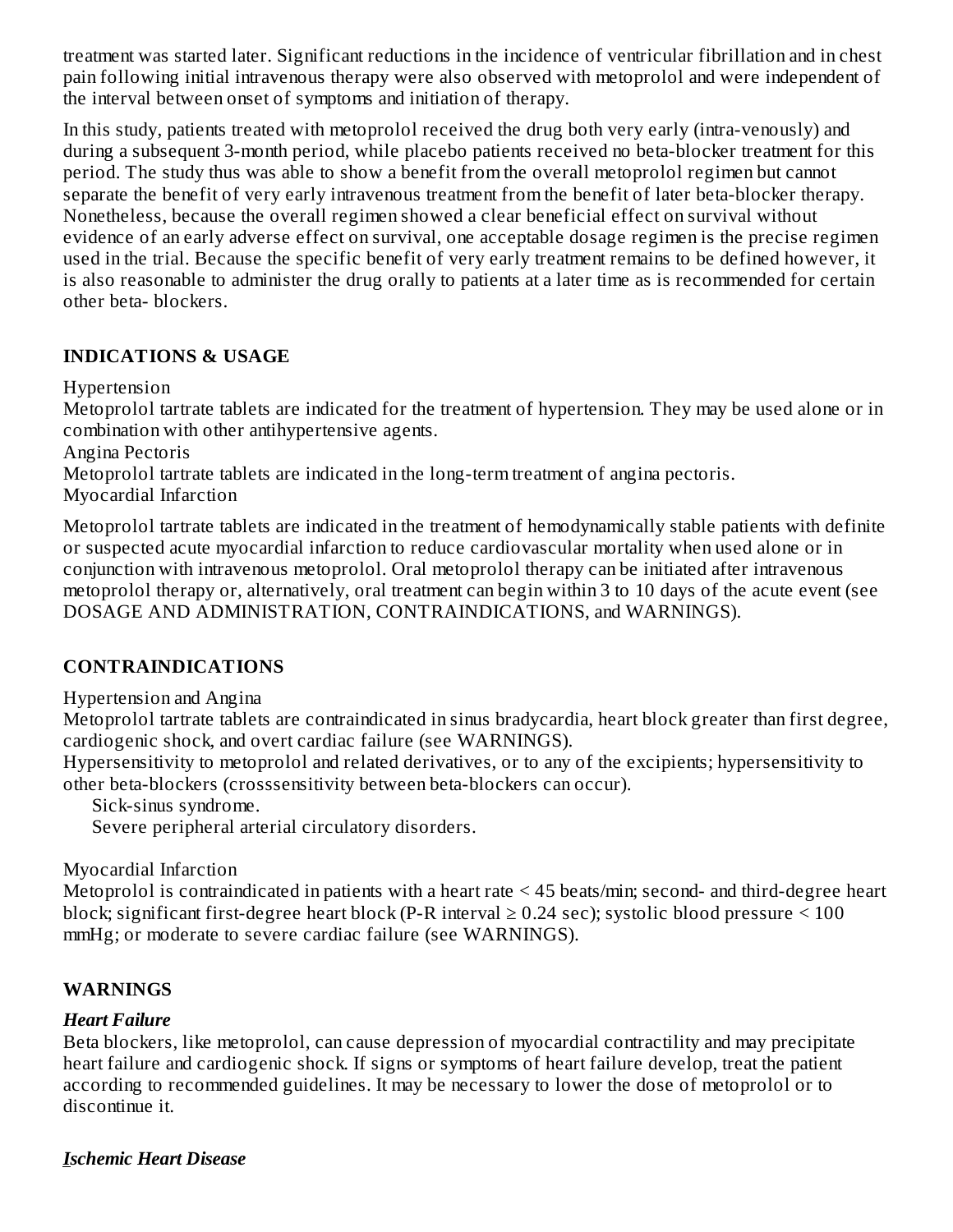Do not abruptly discontinue metoprolol therapy in patients with coronary artery disease. Severe exacerbation of angina, myocardial infarction and ventricular arrhythmias have been reported in patients with coronary artery disease following the abrupt discontinuation of therapy with beta-blockers. When discontinuing chronically administered metoprolol, particularly in patients with coronary artery disease, the dosage should be gradually reduced over a period of 1 to 2 weeks and the patient should be carefully monitored. If angina markedly worsens or acute coronary insufficiency develops, metoprolol administration should be reinstated promptly, at least temporarily, and other measures appropriate for the management of unstable angina should be taken. Patients should be warned against interruption or discontinuation of therapy without the physicians advice.

Because coronary artery disease is common and may be unrecognized, it may be prudent not to discontinue metoprolol therapy abruptly even in patients treated only for hypertension.

#### *Use During Major Surgery*

Chronically administered beta-blocking therapy should not be routinely withdrawn prior to major surgery; however, the impaired ability of the heart to respond to reflex adrenergic stimuli may augment the risks of general anesthesia and surgical procedures.

#### *Bradycardia*

Bradycardia, including sinus pause, heart block, and cardiac arrest have occurred with the use of metoprolol. Patients with first-degree atrioventricular block, sinus node dysfunction, or conduction disorders may be at increased risk. Monitor heart rate and rhythm in patients receiving metoprolol. If severe bradycardia develops, reduce or stop metoprolol.

#### *Exacerbation of Bronchospastic Diseases*

Patients with bronchospastic diseases, should, in general, not receive beta blockers, including metoprolol. Because of its relative beta $_1$  selectivity, however, metoprolol may be used in patients with bronchospastic disease who do not respond to, or cannot tolerate, other antihypertensive treatment. Because beta $_1$  selectivity is not absolute use, the lowest possible dose of metoprolol tartrate and consider administering metoprolol in smaller doses three times daily, instead of larger doses two times daily, to avoid the higher plasma levels associated with the longer dosing interval (see DOSAGE AND  ${\bf ADMINISTRATION}$ ). Bronchodilators, including beta $_2$  agonists, should be readily available or administered concomitantly.

#### *Diabetes and Hypoglycemia*

Beta-blockers may mask tachycardia occurring with hypoglycemia, but other manifestations such as dizziness and sweating may not be significantly affected.

#### *Pheochromocytoma*

If metoprolol is used in the setting of pheochromocytoma, it should be given in combination with an alpha-blocker, and only after the alpha-blocker has been initiated. Administration of beta-blockers alone in the setting of pheochromocytoma has been associated with a paradoxical increase in blood pressure due to the attenuation of beta-mediated vasodilatation in skeletal muscle.

#### *Thyrotoxicosis*

Metoprolol tartrate tablets may mask certain clinical signs (e.g., tachycardia) of hyperthyroidism. Avoid abrupt withdrawal of beta-blockade, which might precipitate a thyroid storm.

#### **PRECAUTIONS**

#### **Risk of Anaphylactic Reactions**

While taking beta-blockers, patients with a history of severe anaphylactic reaction to a variety of allergens may be more reactive to repeated challenge, either accidental, diagnostic, or therapeutic.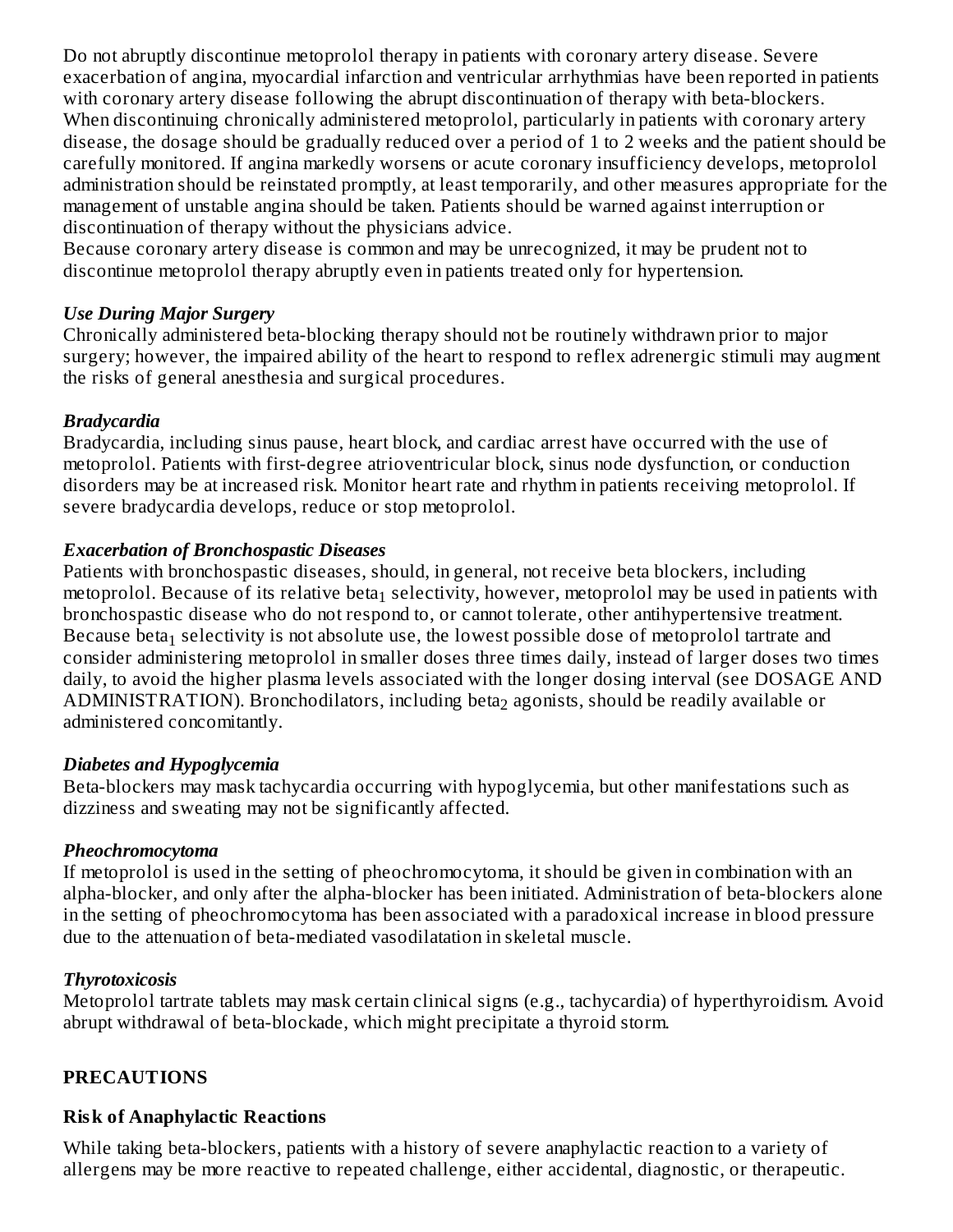Such patients may be unresponsive to the usual doses of epinephrine used to treat allergic reaction.

# **Information for Patients**

Advise patients to take metoprolol regularly and continuously, as directed, with or immediately following meals. If a dose should be missed, the patient should take only the next scheduled dose (without doubling it). Patients should not discontinue metoprolol without consulting the physician. Advise patients (1) to avoid operating automobiles and machinery or engaging in other tasks requiring alertness until the patient's response to therapy with metoprolol has been determined; (2) to contact the physician if any difficulty in breathing occurs; (3) to inform the physician or dentist before any type of surgery that he or she is taking metoprolol.

# **Drug Interactions**

*Catecholamine-depleting drugs***:**Catecholamine-depleting drugs (e.g., reserpine) may have an additive effect when given with beta-blocking agents or monoamine oxidase (MAO) inhibitors. Observe patients treated with metoprolol plus a catecholamine depletor for evidence of hypotension or marked bradycardia, which may produce vertigo, syncope, or postural hypotension.

In addition, possibly significant hypertension may theoretically occur up to 14 days following discontinuation of the concomitant administration with an irreversible MAO inhibitor.

*Digitalis glycosides and beta blockers:* Both digitalis glycosides and beta blockers slow atrioventricular conduction and decrease heart rate. Concomitant use can increase the risk of bradycardia. Monitor heart rate and PR interval.

*Calcium channel blockers:* Concomitant administration of a beta-adrenergic antagonist with a calcium channel blocker may produce an additive reduction in myocardial contractility because of negative chronotropic and inotropic effects.

*CYP2D6 Inhibitors:* Potent inhibitors of the CYP2D6 enzyme may increase the plasma concentration of metoprolol which would mimic the pharmacokinetics of CYP2D6 poormetabolizer (see Pharmacokinetics section). Increase in plasma concentrations of metoprolol would decrease the cardioselectivity of metoprolol. Known clinically significant potent inhibitors of CYP2D6 are antidepressants such as fluvoxamine, fluoxetine, paroxetine, sertraline, bupropion, clomipramine, and desipramine; antipsychotics such as chlorpromazine, fluphenazine, haloperidol, and thioridazine; antiarrhythmics such as quinidine or propafenone; antiretrovirals such as ritonavir; antihistamines such as diphenhydramine; antimalarials such as hydroxychloroquine or quinidine; antifungals such as terbinafine.

*Hydralazine:* Concomitant administration of hydralazine may inhibit presystemic metabolism of metoprolol leading to increased concentrations of metoprolol.

*Alpha-adrenergic agents:* Antihypertensive effect of alpha-adrenergic blockers such as guanethidine, betanidine, reserpine, alpha-methyldopa or clonidine may be potentiated by beta-blockers including metoprolol. Beta-adrenergic blockers may also potentiate the postural hypotensive effect of the first dose of prazosin, probably by preventing reflex tachycardia. On the contrary, beta adrenergic blockers may also potentiate the hypertensive response to withdrawal of clonidine in patients receiving concomitant clonidine and beta-adrenergic blocker. If a patient is treated with clonidine and metoprolol concurrently, and clonidine treatment is to be discontinued, stop metoprolol several days before clonidine is withdrawn. Rebound hypertension that can follow withdrawal of clonidine may be increased in patients receiving concurrent beta-blocker treatment.

*Ergot alkaloid:* Concomitant administration with beta-blockers may enhance the vasoconstrictive action of ergot alkaloids.

*Dipyridamole:* In general, administration of a beta-blocker should be withheld before dipyridamole testing, with careful monitoring of heart rate following the dipyridamole injection.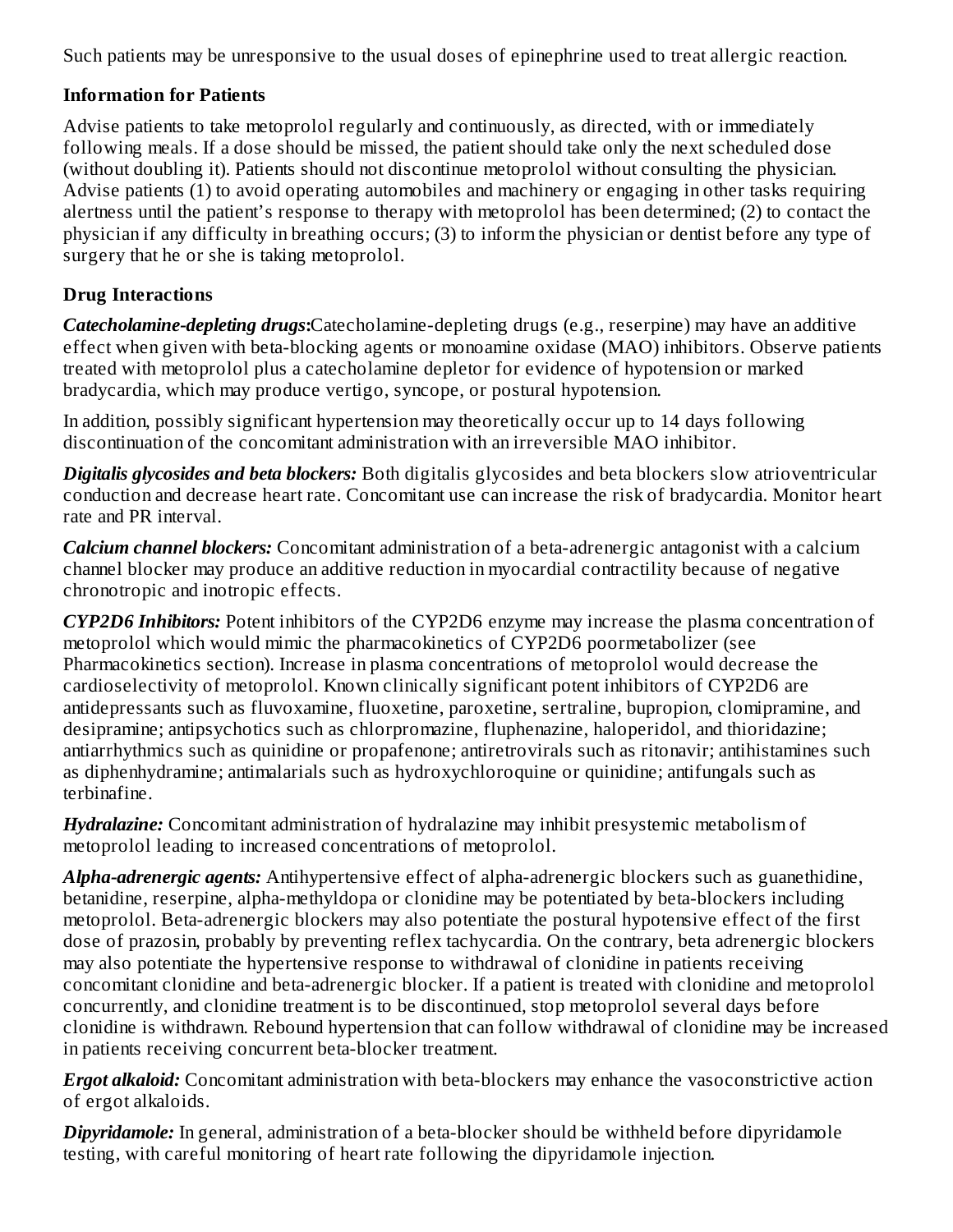# **Carcinogenesis & Mutagenesis & Impairment Of Fertility**

Long-term studies in animals have been conducted to evaluate carcinogenic potential. In a 2-year study in rats at three oral dosage levels of up to 800 mg/kg per day, there was no increase in the development of spontaneously occurring benign or malignant neoplasms of any type. The only histologic changes that appeared to be drug related were an increased incidence of generally mild focal accumulation of foamy macrophages in pulmonary alveoli and a slight increase in biliary hyperplasia. In a 21-month study in Swiss albino mice at three oral dosage levels of up to 750 mg/kg per day, benign lung tumors (small adenomas) occurred more frequently in female mice receiving the highest dose than in untreated control animals. There was no increase in malignant or total (benign plus malignant) lung tumors, or in the overall incidence of tumors or malignant tumors. This 21-month study was repeated in CD-1 mice, and no statistically or biologically significant differences were observed between treated and control mice of either sex for any type of tumor.

All mutagenicity tests performed (a dominant lethal study in mice, chromosome studies in somatic cells, a Salmonella/mammalian-microsome mutagenicity test, and a nucleus anomaly test in somatic interphase nuclei) were negative.

Reproduction toxicity studies in mice, rats and rabbits did not indicate teratogenic potential for metoprolol tartrate. Embryotoxicity and/or fetotoxicity in rats and rabbits were noted starting at doses of 50 mg/kg in rats and 25 mg/kg in rabbits, as demonstrated by increases in preimplantation loss, decreases in the number of viable fetuses per dose, and/or decreases in neonatal survival. High doses were associated with some maternal toxicity, and growth delay of the offspring in utero, which was reflected in minimally lower weights at birth. The oral NOAELs for embryo-fetal development in mice, rats, and rabbits were considered to be 25, 200, and 12.5 mg/kg. This corresponds to dose levels that are approximately 0.3, 4, and 0.5 times, respectively, when based on surface area, the maximum human oral dose (8 mg/kg/day) of metoprolol tartrate. Metoprolol tartrate has been associated with reversible adverse effects on spermatogenesis starting at oral dose levels of 3.5 mg/kg in rats (a dose that is only 0.1-times the human dose, when based on surface area), although other studies have shown no effect of metoprolol tartrate on reproductive performance in male rats.

# **Pregnancy Category C**

Upon confirming the diagnosis of pregnancy, women should immediately inform the doctor.

Metoprolol has been shown to increase postimplantation loss and decrease neonatal survival in rats at doses up to 11 times the maximum daily human dose of 450 mg, when based on surface area. Distribution studies in mice confirm exposure of the fetus when metoprolol is administered to the pregnant animal. These limited animal studies do not indicate direct or indirect harmful effects with respect to teratogenicity (see Carcinogenesis, Mutagenesis, Impairment of Fertility). There are no adequate and well-controlled studies in pregnant women. The amount of data on the use of metoprolol in pregnant women is limited. The risk to the fetus/mother is unknown. Because animal reproduction studies are not always predictive of human response, this drug should be used during pregnancy only if clearly needed.

# **Nursing Mothers**

Metoprolol is excreted in breast milk in a very small quantity. An infant consuming one liter of breast milk daily would receive a dose of less than 1 mg of the drug.

# **Fertility**

The effects of Metoprolol on the fertility of human have not been studied.

Metoprolol showed effects on spermatogenesis in male rats at a therapeutic dose level, but had no effect on rates of conception at higher doses in animal fertility studies (see Carcinogenesis, Mutagenesis, Impairment of Fertility).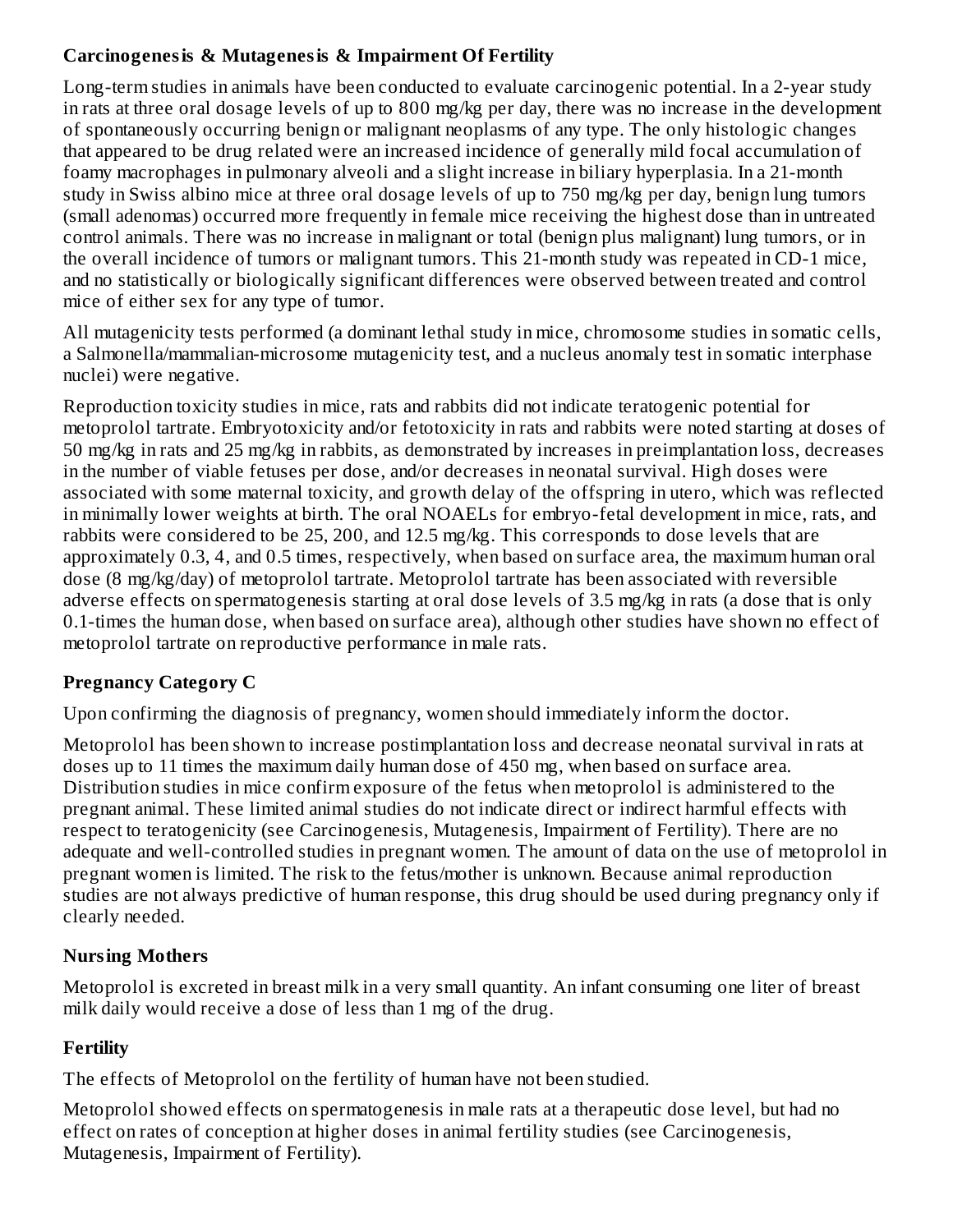# **Pediatric Us e**

Safety and effectiveness in pediatric patients have not been established.

#### **Geriatric Us e**

Clinical trials of metoprolol in hypertension did not include sufficient numbers of elderly patients to determine whether patients over 65 years of age differ from younger subjects in their response to metoprolol. Other reported clinical experience in elderly hypertensive patients has not identified any difference in response from younger patients.

In worldwide clinical trials of metoprolol in myocardial infarction, where approximately 478 patients were over 65 years of age (0 over 75 years of age), no age-related differences in safety and effectiveness were found. Other reported clinical experience in myocardial infarction has not identified differences in response between the elderly and younger patients. However, greater sensitivity of some elderly individuals taking metoprolol cannot be categorically ruled out. Therefore, in general, it is recommended that dosing proceed with caution in this population.

### **ADVERSE REACTIONS**

Hypertension and Angina

Most adverse effects have been mild and transient.

Central Nervous System: Tiredness and dizziness have occurred in about 10 of 100 patients. Depression has been reported in about 5 of 100 patients. Mental confusion and short-term memory loss have been reported. Headache, nightmares, and insomnia have also been reported.

Cardiovascular: Shortness of breath and bradycardia have occurred in approximately 3 of 100 patients. Cold extremities; arterial insufficiency, usually of the Raynaud type; palpitations; congestive heart failure; peripheral edema; and hypotension have been reported in about 1 of 100 patients. Gangrene in patients with pre-existing severe peripheral circulatory disorders has also been reported very rarely (see CONTRAINDICATIONS, WARNINGS, and PRECAUTIONS).

Respiratory: Wheezing (bronchospasm) and dyspnea have been reported in about 1 of 100 patients (see WARNINGS). Rhinitis has also been reported.

Gastrointestinal: Diarrhea has occurred in about 5 of 100 patients. Nausea, dry mouth, gastric pain, constipation, flatulence, and heartburn have been reported in about 1 of 100 patients. Vomiting was a common occurrence. Post-marketing experience reveals very rare reports of hepatitis, jaundice and nonspecific hepatic dysfunction. Isolated cases of transaminase, alkaline phosphatase, and lactic dehydrogenase elevations have also been reported.

Hypersensitive Reactions: Pruritus or rash have occurred in about 5 of 100 patients. Very rarely, photosensitivity and worsening of psoriasis have been reported.

Miscellaneous:

Peyronie's disease has been reported in fewer than 1 of 100,000 patients. Musculoskeletal pain, blurred vision, and tinnitus have also been reported.

There have been rare reports of reversible alopecia, agranulocytosis, and dry eyes. Discontinuation of the drug should be considered if any such reaction is not otherwise explicable. There have been very rare reports of weight gain, arthritis, and retroperitoneal fibrosis (relationship to metoprolol has not been definitely established).

The oculomucocutaneous syndrome associated with the beta-blocker practolol has not been reported with metoprolol.

Myocardial Infarction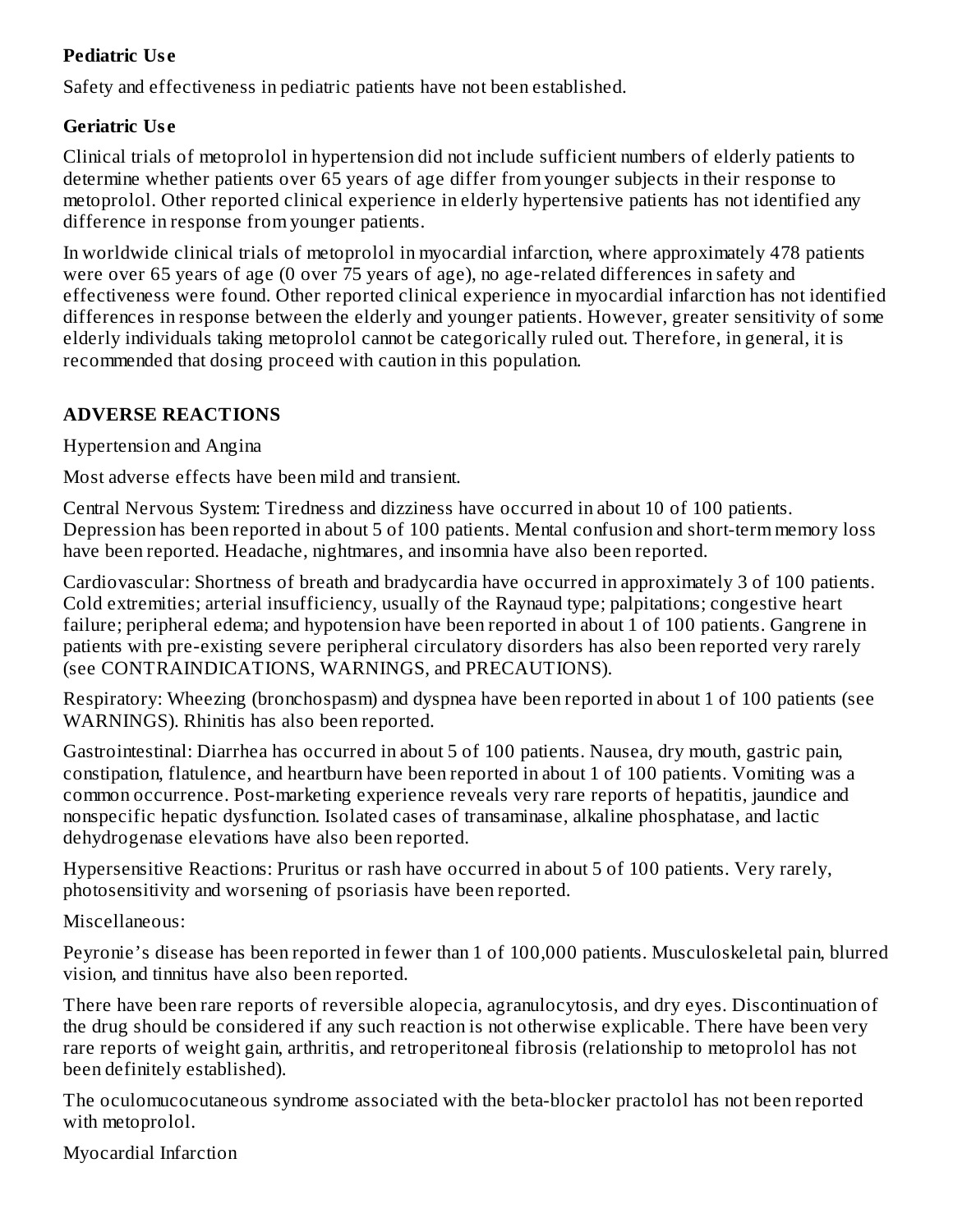Central Nervous System: Tiredness has been reported in about 1 of 100 patients. Vertigo, sleep disturbances, hallucinations, headache, dizziness, visual disturbances, confusion, and reduced libido have also been reported, but a drug relationship is not clear.

Cardiovascular: In the randomized comparison of metoprolol and placebo described in the CLINICAL PHARMACOLOGY section, the following adverse reactions were reported:

|                                                      | Metoprolol | Placebo |
|------------------------------------------------------|------------|---------|
| Hypotension (systolic BP $\leq$ 90<br>$\text{mm Hg}$ | 27.4%      | 23.2%   |
| Bradycardia (heart rate <40<br>beats/min)            | 15.9%      | 6.7%    |
| Second- or third-degree heart<br>block               | 4.7%       | 4.7%    |
| First-degree heart block (P-R<br>$\geq$ 0.26 sec)    | 5.3%       | 1.9%    |
| Heart failure                                        | 27.5%      | 29.6%   |

Respiratory: Dyspnea of pulmonary origin has been reported in fewer than 1 of 100 patients.

Gastrointestinal: Nausea and abdominal pain have been reported in fewer than 1 of 100 patients.

Dermatologic: Rash and worsened psoriasis have been reported, but a drug relationship is not clear.

Miscellaneous: Unstable diabetes and claudication have been reported, but a drug relationship is not clear.

Potential Adverse Reactions

A variety of adverse reactions not listed above has been reported with other beta-adrenergic blocking agents and should be considered potential adverse reactions to metoprolol.

Central Nervous System: Reversible mental depression progressing to catatonia; an acute reversible syndrome characterized by disorientation for time and place, short-term memory loss, emotional lability, slightly clouded sensorium, and decreased performance on neuropsychometrics.

Cardiovascular: Intensification of AV block (see CONTRAINDICATIONS).

Hematologic: Agranulocytosis, nonthrombocytopenic purpura and thrombocytopenic purpura.

Hypersensitive Reactions: Fever combined with aching and sore throat, laryngospasm and respiratory distress.

Post-Marketing Experience

The following adverse reactions have been reported during post-approval use of metoprolol tartrate: confusional state, an increase in blood triglycerides and a decrease in High Density Lipoprotein (HDL). Because these reports are from a population of uncertain size and are subject to confounding factors, it is not possible to reliably estimate their frequency.

# **OVERDOSAGE**

Acute Toxicity

Several cases of overdosage have been reported, some leading to death.

Oral  $LD_{50}$ 's (mg/kg): mice, 1,158 - 2,460; rats, 3,090 - 4,670.

Signs and Symptoms

Potential signs and symptoms associated with overdosage with metoprolol are bradycardia,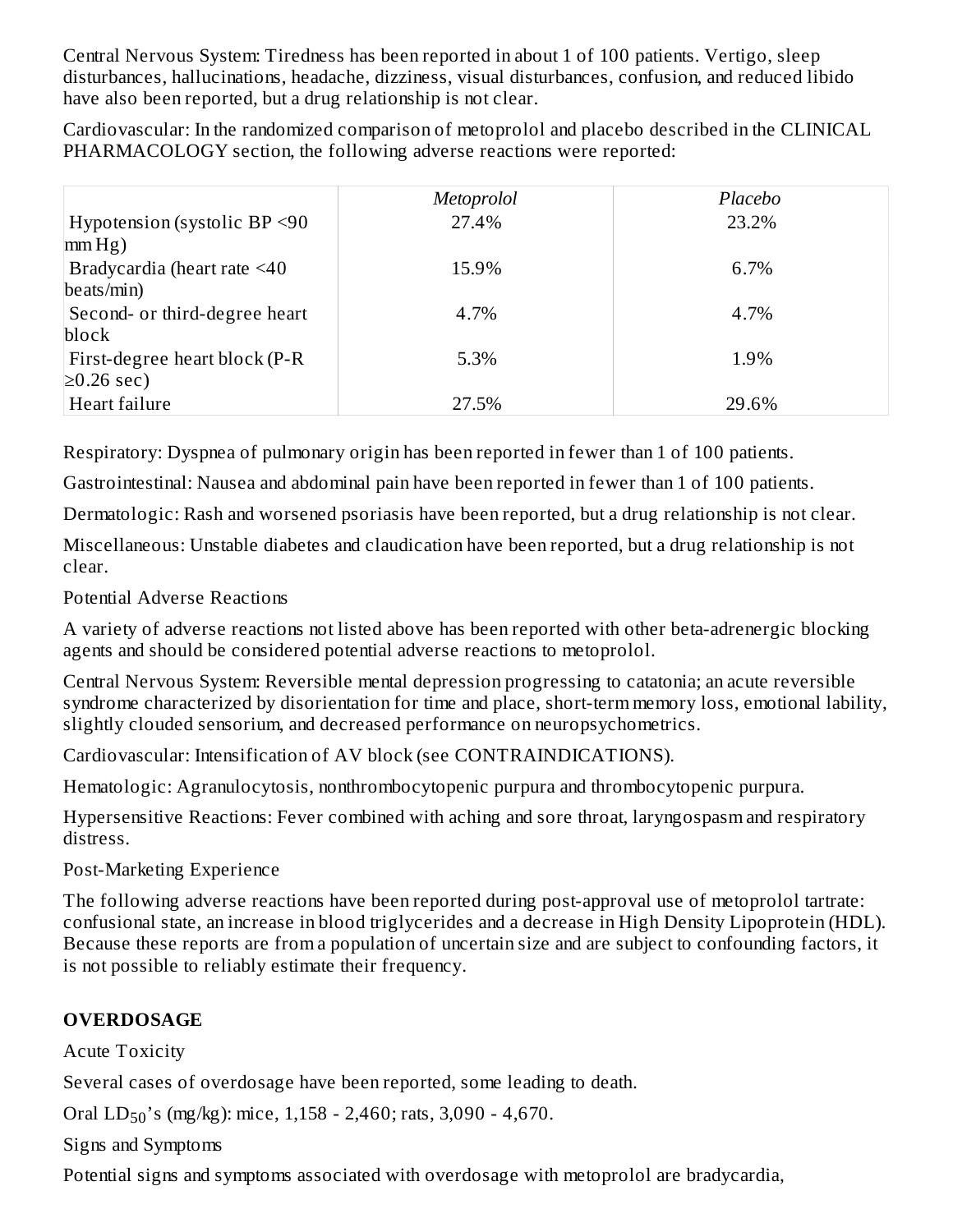hypotension, bronchospasm, myocardial infarction, cardiac failure and death.

## Management

There is no specific antidote.

In general, patients with acute or recent myocardial infarction may be more hemodynamically unstable than other patients and should be treated accordingly (see WARNINGS: Myocardial Infarction).

On the basis of the pharmacologic actions of metoprolol, the following general measures should be employed:

*Elimination of the Drug:* Gastric lavage should be performed.

Other clinical manifestations of overdose should be managed symptomatically based on modern methods of intensive care.

*Hypotension:* Administer a vasopressor, e.g.,levarterenol or dopamine.

Bronchospasm: Administer a beta<sub>2</sub>-stimulating agent and/or a theophylline derivative.

# *Cardiac Failure:*

Administer digitalis glycoside and diuretic. In shock resulting from inadequate cardiac contractility, consider administration of dobutamine, isoproterenol or glucagon.

# **DOSAGE & ADMINISTRATION**

# Hypertension

Individualize the dosage of metoprolol tablets. Metoprolol tartrate tablets should be taken with or immediately following meals.

The usual initial dosage of metoprolol tartrate tablets is 100 mg daily in single or divided doses, whether used alone or added to a diuretic. Increase the dosage at weekly (or longer) intervals until optimum blood pressure reduction is achieved. In general, the maximum effect of any given dosage level will be apparent after 1 week of therapy. The effective dosage range of metoprolol tartrate tablets is 100 to 450 mg per day. Dosages above 450 mg per day have not been studied. While once daily dosing is effective and can maintain a reduction in blood pressure throughout the day, lower doses (especially 100 mg) may not maintain a full effect at the end of the 24-hour period, and larger or more frequent daily doses may be required. This can be evaluated by measuring blood pressure near the end of the dosing interval to determine whether satisfactory control is being maintained throughout the day. Beta $_1$  selectivity diminishes as the dose of metoprolol is increased.

# Angina Pectoris

The dosage of metoprolol tartrate tablets should be individualized. Metoprolol tartrate tablets should be taken with or immediately following meals.

The usual initial dosage of metoprolol tartrate tablets is 100 mg daily, given in two divided doses. gradually increased at weekly intervals until optimum clinical response has been obtained or there is pronounced slowing of the heart rate.

The effective dosage range of metoprolol tartrate tablets is 100 to 400 mg per day. Dosages above 400 mg per day have not been studied. If treatment is to be discontinued, gradually decrease the dosage over a period of 1 to 2 weeks (see WARNINGS).

# Myocardial Infarction

*Early Treatment:* During the early phase of definite or suspected acute myocardial infarction, treatment with metoprolol tartrate tablets can be initiated as soon as possible after the patient's arrival in the hospital. Such treatment should be initiated in a coronary care or similar unit immediately after the patient's hemodynamic condition has stabilized.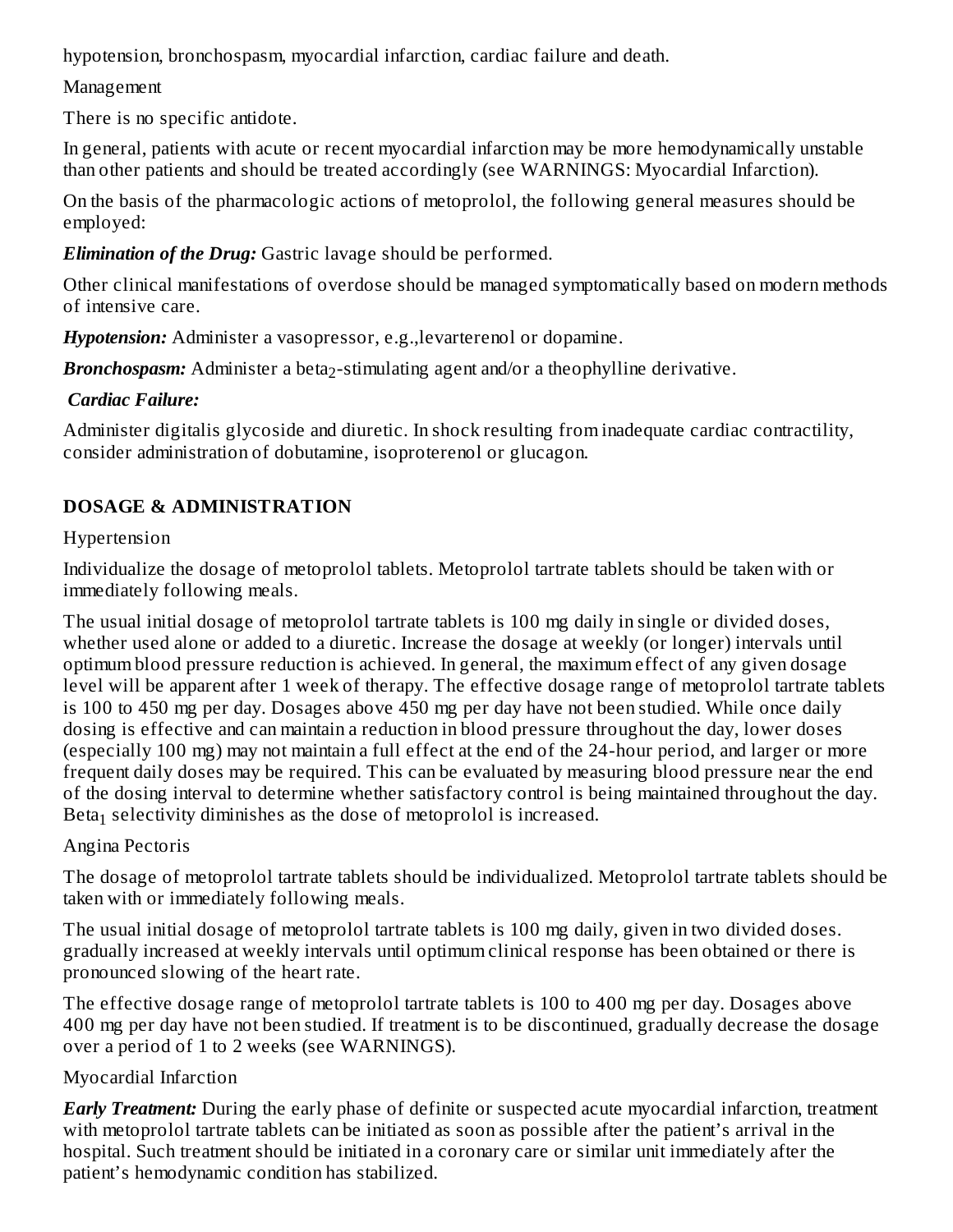Begin treatment in this early phase should begin with the intravenous administration of three bolus injections of 5 mg of metoprolol tartrate each; the injections should be given at approximately 2 minute intervals. During the intravenous administration of metoprolol, monitor blood pressure, heart rate, and electrocardiogram.

In patients who tolerate the full intravenous dose (15 mg), initiate metoprolol tartrate tablets, 50 mg every 6 hours, 15 minutes after the last intravenous dose and continue for 48 hours. Thereafter, the maintenance dosage is 100 mg twice daily (see *Late Treatment* below).

Start patients who appear not to tolerate the full intravenous dose on metoprolol tablets either 25 mg or 50 mg every 6 hours (depending on the degree of intolerance) 15 minutes after the last intravenous dose or as soon as their clinical condition allows. In patients with severe intolerance, discontinue metoprolol(see WARNINGS).

*Late Treatment:* Start patients with contraindications to treatment during the early phase of suspected or definite myocardial infarction, patients who appear not to tolerate the full early treatment, and patients in whom the physician wishes to delay therapy for any other reason on metoprolol tartrate tablets, 100 mg twice daily, as soon as their clinical condition allows. Continue therapy for at least 3 months. Although the efficacy of metoprolol beyond 3 months has not been conclusively established, data from studies with other beta-blockers suggest that treatment should be continued for 1 to 3 years.

Special populations

*Pediatric patients:* No pediatric studies have been performed. The safety and efficacy of metoprolol in pediatric patients have not been established.

*Renal impairment:* No dose adjustment of metoprolol is required in patients with renal impairment.

*Hepatic impairment:* Metoprolol blood levels are likely to increase substantially in patients with hepatic impairment. Therefore, metoprolol should be initiated at low doses with cautious gradual dose titration according to clinical response.

*Geriatric patients (>65 years):* In general, use a low initial starting dose in elderly patients given their greater frequency of decreased hepatic, renal, or cardiac function, and of concomitant disease or other drug therapy.

Method of administration:

For oral treatment, the tablets should be swallowed un-chewed with a glass of water. Metoprolol tartrate tablets should always be taken in standardized relation with meals. If the physician asks the patient to take metoprolol tartrate tablets either before breakfast or with breakfast, then the patient should continue taking metoprolol tartrate tablets with the same schedule during the course of therapy.

#### **HOW SUPPLIED**

Product: 68151-4645 NDC: 68151-4645-8 1 TABLET in a CUP

# **METOPROLOL TARTRATE TABLET**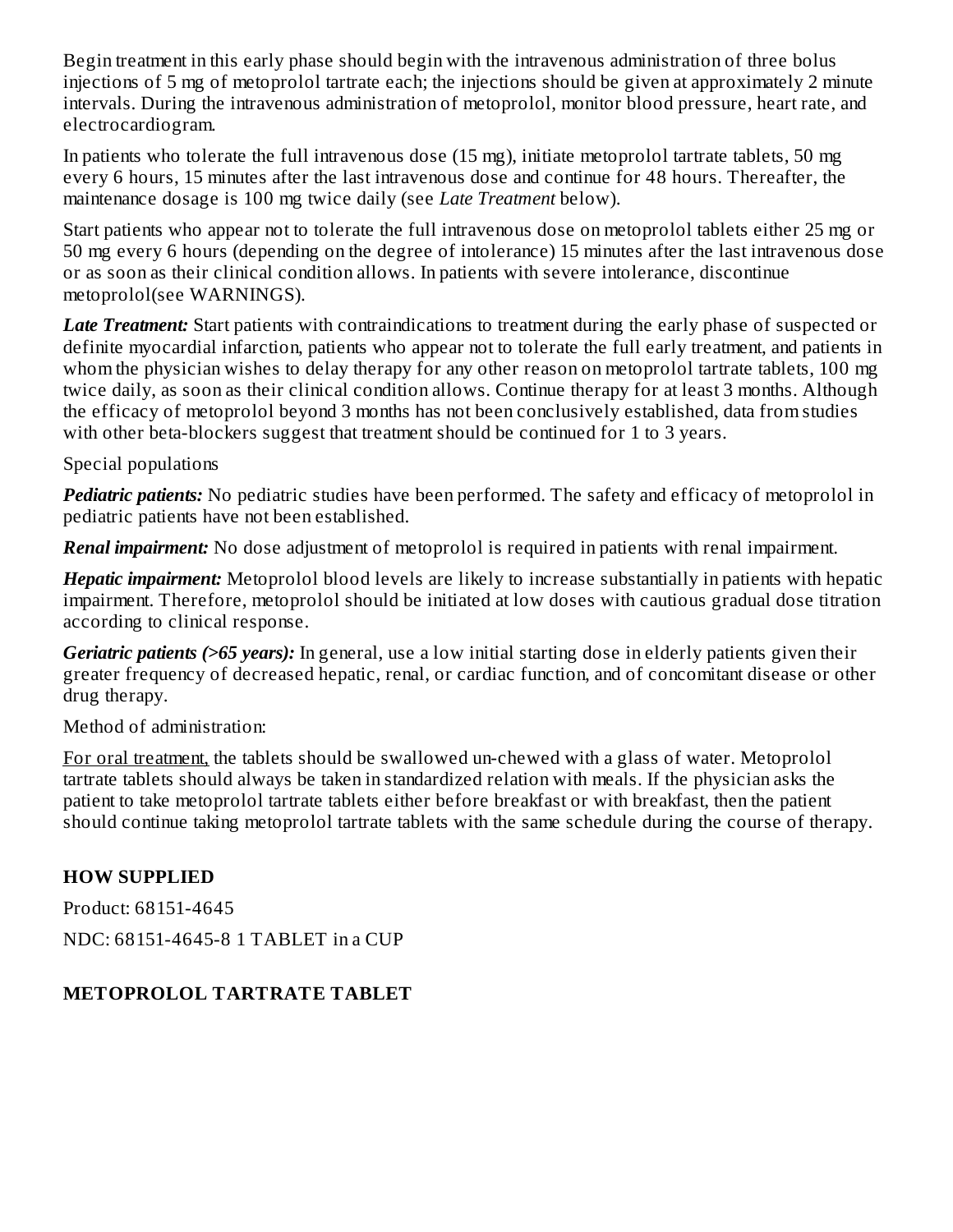

# **METOPROLOL TARTRATE** metoprolol tartrate tablet **Product Information Product T ype** HUMAN PRESCRIPTION DRUG **Ite m Code (Source )** NDC:6 8 151-46 45(NDC:0 9 0 4-6 340 ) **Route of Administration** ORAL **Active Ingredient/Active Moiety Ingredient Name Basis of Strength Strength METOPROLOL TARTRATE** (UNII: W5S57Y3A5L) (METOPROLOL - UNII:GEB0 6NHM23) METOPROLOL TARTRATE 25 mg **Inactive Ingredients Ingredient Name Strength CELLULOSE, MICROCRYSTALLINE** (UNII: OP1R32D6 1U) **LACTOSE MONOHYDRATE** (UNII: EWQ57Q8 I5X) **POVIDONE K12** (UNII: 333AG72FWJ) **CROSCARMELLOSE SODIUM** (UNII: M28OL1HH48 ) **SILICON DIOXIDE** (UNII: ETJ7Z6XBU4) **MAGNESIUM STEARATE** (UNII: 70 0 9 7M6 I30 ) **HYPROMELLOSES** (UNII: 3NXW29V3WO) **TITANIUM DIOXIDE** (UNII: 15FIX9V2JP) **POLYETHYLENE GLYCOL 3 3 50** (UNII: G2M7P15E5P) **Product Characteristics Color** WHITE (WHITE TO OFF WHITE) **Score** 2 pieces **Shape** ROUND **ROUND Size** 6mm **Flavor Imprint Code** L150 **Contains**

**Packaging**

**# Item Code Package Description Marketing Start Date Marketing End Date**